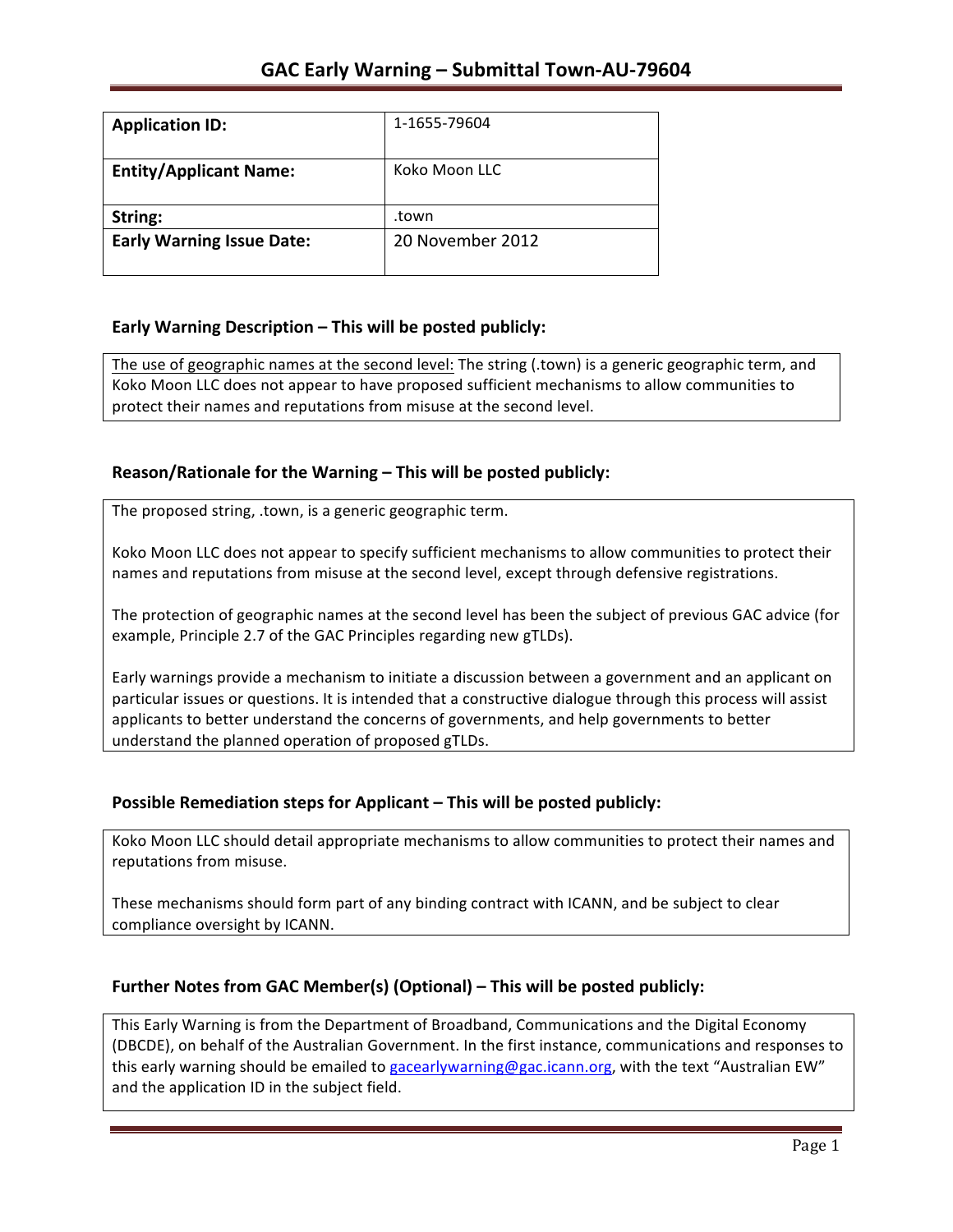# **INFORMATION FOR APPLICANTS**

## **About GAC Early Warning**

The GAC Early Warning is a notice only. It is not a formal objection, nor does it directly lead to a process that can result in rejection of the application. However, a GAC Early Warning should be taken seriously as it raises the likelihood that the application could be the subject of GAC Advice on New gTLDs or of a formal objection at a later stage in the process. Refer to section 1.1.2.4 of the Applicant Guidebook (http://newgtlds.icann.org/en/applicants/agb) for more information on GAC Early Warning.

# **Instructions if you receive the Early Warning**

**ICANN** strongly encourages you work with relevant parties as soon as possible to address the concerns **voiced in the GAC Early Warning.** 

#### **Asking questions about your GAC Early Warning**

If you have questions or need clarification about your GAC Early Warning, please contact gacearlywarning@gac.icann.org. As highlighted above, ICANN strongly encourages you to contact gacearlywarning@gac.icann.org as soon as practicable regarding the issues identified in the Early Warning. 

#### **Continuing with your application**

If you choose to continue with the application, then the "Applicant's Response" section below should be completed. In this section, you should notify the GAC of intended actions, including the expected completion date. This completed form should then be sent to gacearlywarning@gac.icann.org. If your remediation steps involve submitting requests for changes to your application, see the change request process at http://newgtlds.icann.org/en/applicants/customer-service/change-requests.

In the absence of a response, ICANN will continue to process the application as submitted.

#### **Withdrawing your application**

If you choose to withdraw your application within the 21-day window to be eligible for a refund of 80% of the evaluation fee (USD 148,000), please follow the withdrawal process published at http://newgtlds.icann.org/en/applicants/customer-service/withdrawal-refund. Note that an application can still be withdrawn after the 21-day time period; however, the available refund amount is reduced. See section 1.5 of the Applicant Guidebook.

For questions please contact: gacearlywarning@gac.icann.org